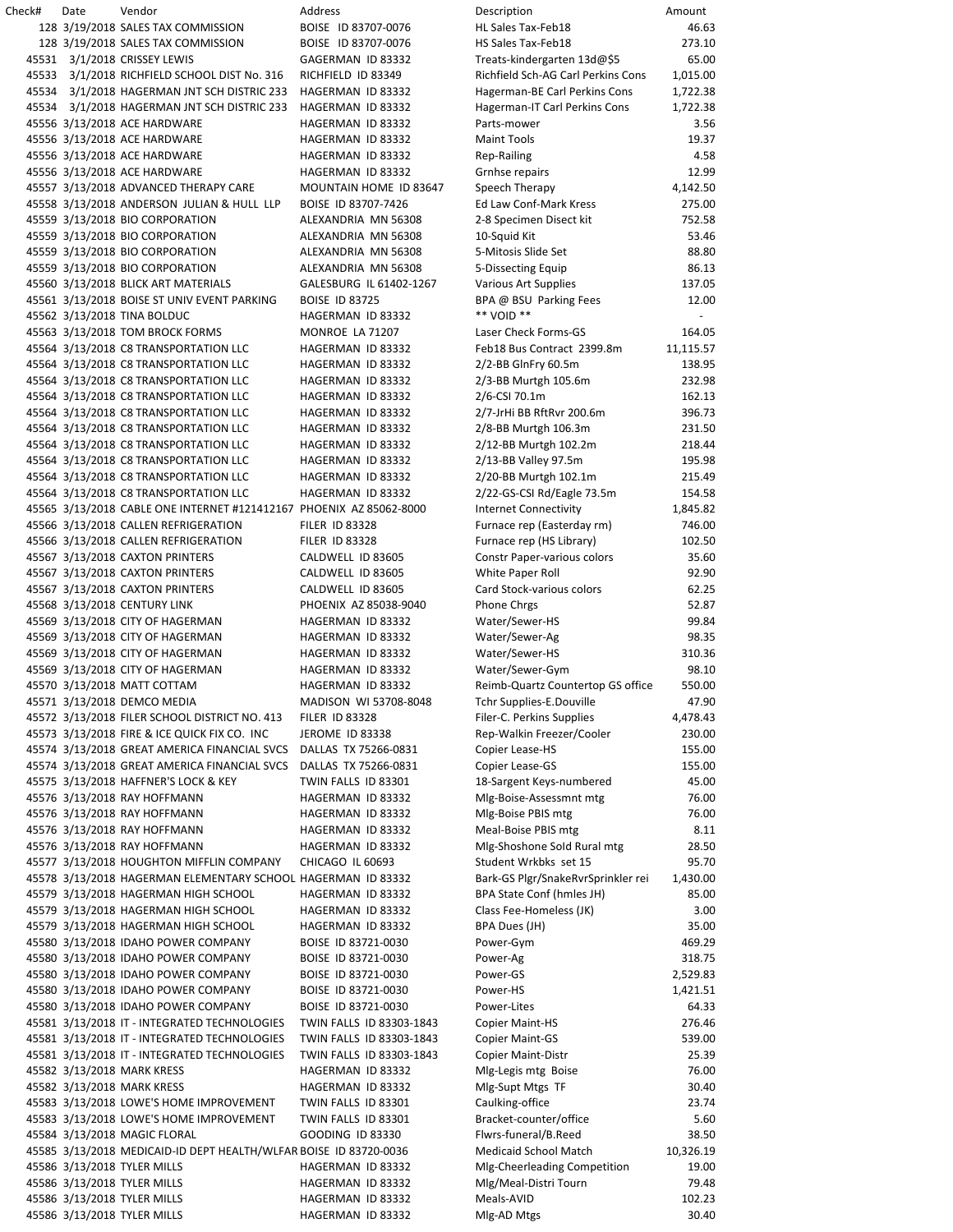3/13/2018 OFFICE DEPOT CHICAGO IL 60680-1040 10x13 Envelopes 8.40 3/13/2018 OFFICE DEPOT CHICAGO IL 60680-1040 Sharpie Highlighters 17.70 3/13/2018 OFFICE DEPOT CHICAGO IL 60680-1040 Sticki-NOtes 6.78 3/13/2018 OFFICE DEPOT CHICAGO IL 60680-1040 Highlighters' 10.09 3/13/2018 OFFICE DEPOT CHICAGO IL 60680-1040 Banker's Box (checks) 8.99 3/13/2018 PRO ACTIVE ADVANTAGE LLC GOODING ID 83330 Behavior Svcs 2,661.50 3/13/2018 PRO ACTIVE ADVANTAGE LLC GOODING ID 83330 Behavior Svcs 2,562.25 3/13/2018 PRO ACTIVE ADVANTAGE LLC GOODING ID 83330 Behavior Svcs 2,992.75 3/13/2018 PRO ACTIVE ADVANTAGE LLC GOODING ID 83330 Behavior Svcs 2,018.25 3/13/2018 BETTE M REED WENDELL ID 83355 Mlg/Meal-Spring Finance mtgs 100.14 45590 3/13/2018 RIVERSIDE HOTEL **BOISE ID 83714** Rm-B.Reed Spring Fiance mtg 2/26- 109.00 3/13/2018 SCHOOL FIX / DECKER INC VASSAR MI 48768 75-chair glides 58.45 3/13/2018 SHOSHONE SCHOOL DIST #312 SHOSHONE ID 83352 Shoshone-C.Perkins Travel 115.25 3/13/2018 SHOSHONE SCHOOL DIST #312 SHOSHONE ID 83352 Shoshone-C.Perkins Supplies 7,325.87 3/13/2018 TREASURE VALLEY COFFEE INC BOISE ID 83713 Water-Modulars 22.50 3/13/2018 TREASURE VALLEY COFFEE INC BOISE ID 83713 Water-Modulars 27.00 3/13/2018 US BANKCORP CARD SVCS INC FARGO ND 58125-6343 amzn:Xerox Yellow Toner-BE 108.54 3/13/2018 US BANKCORP CARD SVCS INC FARGO ND 58125-6343 wlmrt-2 RCA 11.5 Tablets 159.96 3/13/2018 US BANKCORP CARD SVCS INC FARGO ND 58125-6343 amzn:Microphone 31.99 3/13/2018 US BANKCORP CARD SVCS INC FARGO ND 58125-6343 Grove Hotel Rm-WBEA conf L.Priebe 500.00 3/13/2018 US BANKCORP CARD SVCS INC FARGO ND 58125-6343 amzn:20pk Cat 6 Ethernet Cables 56.99 3/13/2018 US BANKCORP CARD SVCS INC FARGO ND 58125-6343 amzn:ProHT 12 Outlet 4ft PwrStrip 113.34 3/13/2018 US BANKCORP CARD SVCS INC FARGO ND 58125-6343 amzn-500wt Bluetooth Stereo Spkr 219.99 3/13/2018 US BANKCORP CARD SVCS INC FARGO ND 58125-6343 amzn-PRIME Membership 99.00 3/13/2018 US BANKCORP CARD SVCS INC FARGO ND 58125-6343 amzn:8-Silva Sighting Ranger Compa 303.20 3/13/2018 US BANKCORP CARD SVCS INC FARGO ND 58125-6343 amzn:1-Garmin GPS Navigator 82.00 3/13/2018 US BANKCORP CARD SVCS INC FARGO ND 58125-6343 amzn:2-Suunto Clinometer 253.84 3/13/2018 US BANKCORP CARD SVCS INC FARGO ND 58125-6343 amzn:1-Cordura Pouch 21.29 3/13/2018 US BANKCORP CARD SVCS INC FARGO ND 58125-6343 Attendance Award-VISA Card-\$50 164.85 3/13/2018 US BANKCORP CARD SVCS INC FARGO ND 58125-6343 amzn: Attendncd Awrd-\$50 100.00 3/13/2018 US BANKCORP CARD SVCS INC FARGO ND 58125-6343 amzn:Txtbk-Visual C# 36.46 3/13/2018 US BANKCORP CARD SVCS INC FARGO ND 58125-6343 amzn:Sharp Calculator-M.Lemmon 132.53 3/13/2018 US BANKCORP CARD SVCS INC FARGO ND 58125-6343 amzn:Toner Cartridge-Drama 29.99 45594 3/13/2018 US BANKCORP CARD SVCS INC FARGO ND 58125-6343 amzn: 19-Kindle 7 759.81 3/13/2018 US BANKCORP CARD SVCS INC FARGO ND 58125-6343 amzn:Kindle 7 239.94 3/13/2018 US BANKCORP CARD SVCS INC FARGO ND 58125-6343 amzn: 9-Kindle 7 199.95 3/13/2018 US BANKCORP CARD SVCS INC FARGO ND 58125-6343 Wall Phone Pockets 125.90 3/13/2018 US BANKCORP CARD SVCS INC FARGO ND 58125-6343 amzn:Diamond Saw Blade 21.39 3/13/2018 US BANKCORP CARD SVCS INC FARGO ND 58125-6343 amzn:Porclean/Tile Blade 41.03 3/13/2018 US BANKCORP CARD SVCS INC FARGO ND 58125-6343 amzn:Epoxy Kit 35.75 3/13/2018 US BANKCORP CARD SVCS INC FARGO ND 58125-6343 amzn:Office/Countr Top edging 15.90 45595 3/13/2018 VALLEY WIDE COOP INC **JEROME ID 83338-6138** LPGas-HS 650.20g \$1.749 1,137.20 45595 3/13/2018 VALLEY WIDE COOP INC **JEROME ID 83338-6138** LPGas-HS 450.3g \$1.749 787.57 3/13/2018 VALLEY WIDE COOP INC JEROME ID 83338-6138 LPGas-Ag 379.60g \$1.749 663.92 45595 3/13/2018 VALLEY WIDE COOP INC JEROME ID 83338-6138 LPGas-HS 500.2g \$1.749 874.85 45595 3/13/2018 VALLEY WIDE COOP INC **JEROME ID 83338-6138** LPGas-HS 1000.2g \$1.749 1,749.35 45595 3/13/2018 VALLEY WIDE COOP INC **JEROME ID 83338-6138** LPGas-HS 620.2g \$1.749 1,084.73 3/13/2018 VALLEY WIDE COOP INC JEROME ID 83338-6138 LPGas-Ag 235.1g \$1.749 411.19 3/13/2018 VALLEY WIDE COOP INC JEROME ID 83338-6138 LPGas-HS 300.3g \$1.749 525.22 45595 3/13/2018 VALLEY WIDE COOP INC **JEROME ID 83338-6138** LPGas-Ag 850.40g \$1.749 1,487.35 3/13/2018 CONNIE VAN KLEECK OTR/L GOODING ID 83330 Occupational Therapy 770.00 3/13/2018 VERIZON WIRELESS DALLAS TX 75266-0108 Cell Phone-D. Knapp 53.16 3/13/2018 VERIZON WIRELESS DALLAS TX 75266-0108 Cell Phone-M. Cottam 53.16 3/13/2018 VERIZON WIRELESS DALLAS TX 75266-0108 Cell Phone-S. Smith 53.16 3/13/2018 VERIZON WIRELESS DALLAS TX 75266-0108 Cell Phone-C.Jackson 26.63 3/13/2018 VERIZON WIRELESS DALLAS TX 75266-0108 Cell Phone-M. Kress 53.16 3/13/2018 VERIZON WIRELESS DALLAS TX 75266-0108 Cell Phone-T. Mills 53.16 3/13/2018 WAXIE SANITARY SUPPLY LOS ANGELES CA 90074-8802 30-Spray Bottle/Spray Trigger 77.10 3/13/2018 WAXIE SANITARY SUPPLY LOS ANGELES CA 90074-8802 Purell Healthcare 144.12 45599 3/13/2018 WWS-WESTERN WASTE SERVICES JEROME ID 83338 Trash Picku-Feb18 256.06 3/13/2018 ZIGGY EXPRESS HAGERMAN BLISS ID 83314 Fuel-Ford 33.93 45601 3/15/2018 AMERICAN FIDELITY CO - HSA AM FORELITY AND RESERVED AM FIDELITY - HSA Svg - 032018 11.71 45601 3/15/2018 AMERICAN FIDELITY CO - HSA AM AM AM Fidelity - HSA Svg - 032018 83.03 3/15/2018 AMERICAN FIDELITY CO - HSA Am Fidelity - HSA Svg - 032018 - 45601 3/15/2018 AMERICAN FIDELITY CO - HSA AM AM FIOREL 2001 Am Fidelity - HSA Svg - 032018 66.68 45601 3/15/2018 AMERICAN FIDELITY CO - HSA AM AM AM Fidelity - HSA Svg - 032018 85.05 45601 3/15/2018 AMERICAN FIDELITY CO - HSA AM FORELLY AM FIDELITY - HSA Svg - 032018 20.96 45601 3/15/2018 AMERICAN FIDELITY CO - HSA AM FORELLY AM FIDELITY - HSA Svg - 032018 139.09 45601 3/15/2018 AMERICAN FIDELITY CO - HSA AM FORELLY AM FIDELITY - HSA Svg - 032018 18.73 3/20/2018 BLUE CROSS OF IDAHO BOISE ID 83707-0948 Blue Cross - 032018 55.78 3/20/2018 BLUE CROSS OF IDAHO BOISE ID 83707-0948 Blue Cross - HSA - 032018 65.09 3/20/2018 BLUE CROSS OF IDAHO BOISE ID 83707-0948 Blue Cross - 032018 24.94 45602 3/20/2018 BLUE CROSS OF IDAHO BOISE ID 83707-0948 Blue Cross - HSA - 032018 1,174.17 3/20/2018 BLUE CROSS OF IDAHO BOISE ID 83707-0948 Blue Cross - 032018 463.89 3/20/2018 BLUE CROSS OF IDAHO BOISE ID 83707-0948 Blue Cross - 032018 8.01

3/20/2018 BLUE CROSS OF IDAHO BOISE ID 83707-0948 Blue Cross - 032018 3,321.92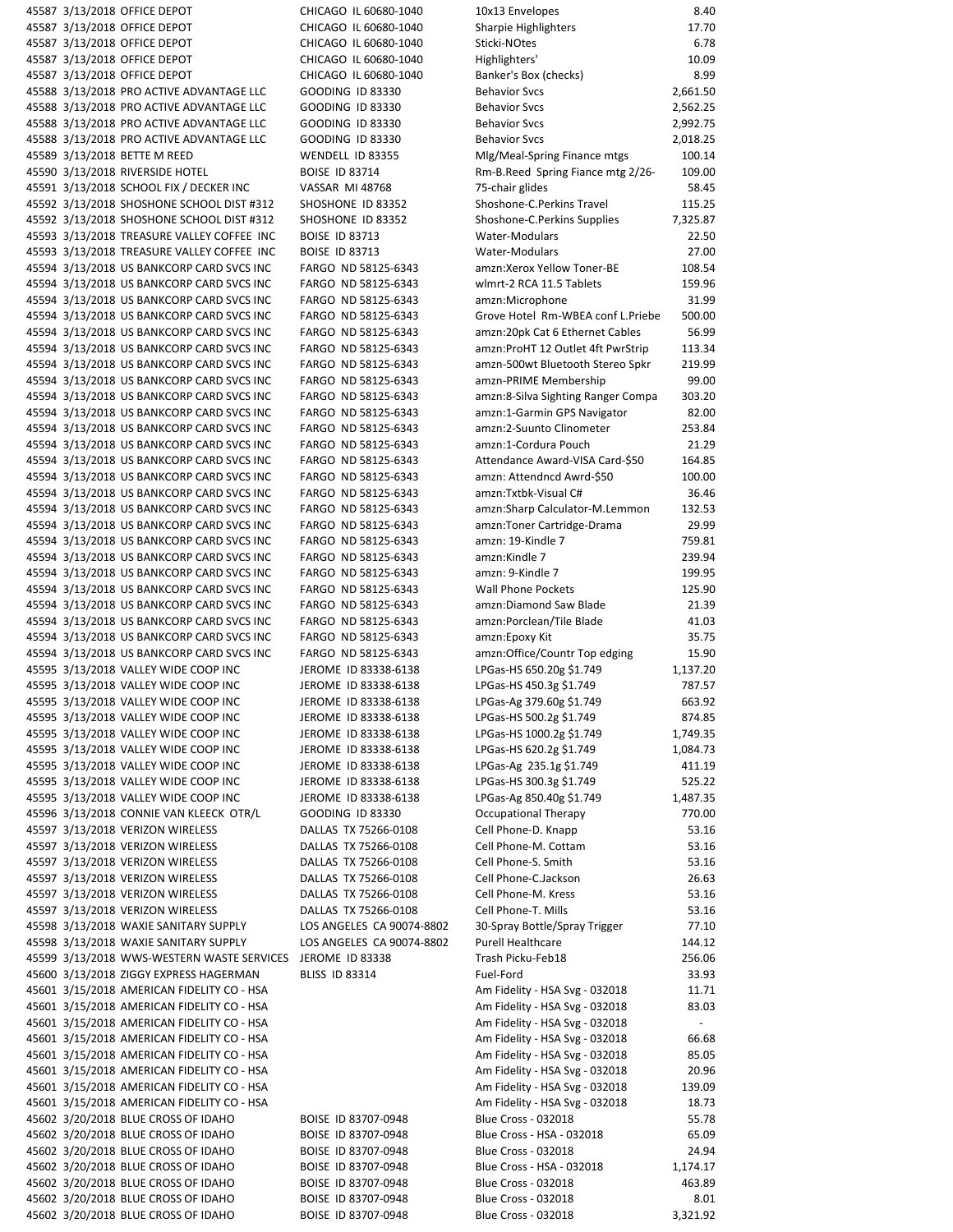|                                                          | 45602 3/20/2018 BLUE CROSS OF IDAHO                          | BOISE ID 83707-0948 | <b>Blue Cross - 032018</b>                             | 1,139.93        |
|----------------------------------------------------------|--------------------------------------------------------------|---------------------|--------------------------------------------------------|-----------------|
|                                                          | 45602 3/20/2018 BLUE CROSS OF IDAHO                          | BOISE ID 83707-0948 | Blue Cross - 032018                                    | 491.39          |
|                                                          | 45602 3/20/2018 BLUE CROSS OF IDAHO                          | BOISE ID 83707-0948 | <b>Blue Cross - 032018</b>                             | 27.67           |
|                                                          | 45602 3/20/2018 BLUE CROSS OF IDAHO                          | BOISE ID 83707-0948 | <b>Blue Cross - 032018</b>                             | 333.63          |
|                                                          | 45602 3/20/2018 BLUE CROSS OF IDAHO                          | BOISE ID 83707-0948 | <b>Blue Cross - 032018</b>                             | 312.22          |
|                                                          | 45602 3/20/2018 BLUE CROSS OF IDAHO                          | BOISE ID 83707-0948 | <b>Blue Cross - 032018</b>                             | 306.82          |
|                                                          | 45602 3/20/2018 BLUE CROSS OF IDAHO                          | BOISE ID 83707-0948 | <b>Blue Cross - 032018</b>                             | 641.53          |
|                                                          | 45602 3/20/2018 BLUE CROSS OF IDAHO                          | BOISE ID 83707-0948 | <b>Blue Cross - 032018</b>                             | 111.57          |
|                                                          | 45602 3/20/2018 BLUE CROSS OF IDAHO                          | BOISE ID 83707-0948 | <b>Blue Cross - 032018</b>                             | 1,030.65        |
|                                                          | 45602 3/20/2018 BLUE CROSS OF IDAHO                          | BOISE ID 83707-0948 | <b>Blue Cross - 032018</b>                             | 107.25          |
|                                                          | 45602 3/20/2018 BLUE CROSS OF IDAHO                          | BOISE ID 83707-0948 | <b>Blue Cross - 032018</b>                             | 4,952.89        |
|                                                          | 45602 3/20/2018 BLUE CROSS OF IDAHO                          | BOISE ID 83707-0948 | <b>Blue Cross - 032018</b>                             | 525.63          |
|                                                          | 45602 3/20/2018 BLUE CROSS OF IDAHO                          | BOISE ID 83707-0948 | Blue Cross - HSA - 032018                              | 104.14          |
|                                                          | 45602 3/20/2018 BLUE CROSS OF IDAHO                          | BOISE ID 83707-0948 | <b>Blue Cross - 032018</b>                             | 1,085.88        |
| 45603 3/20/2018 HJSD - IRS                               |                                                              |                     | IRS-Fica - 032018                                      | 278.72          |
| 45603 3/20/2018 HJSD - IRS                               |                                                              |                     | IRS-Fica - 032018                                      | 21.36           |
| 45603 3/20/2018 HJSD - IRS                               |                                                              |                     | IRS-Fica - 032018                                      | 36.17           |
| 45603 3/20/2018 HJSD - IRS                               |                                                              |                     | IRS-Fica - 032018                                      | 24.16           |
| 45603 3/20/2018 HJSD - IRS                               |                                                              |                     | IRS-Fica - 032018                                      | 729.90          |
| 45603 3/20/2018 HJSD - IRS                               |                                                              |                     | IRS-Fica - 032018                                      | 64.23           |
| 45603 3/20/2018 HJSD - IRS                               |                                                              |                     | Medicare - 032018                                      | 15.50<br>320.49 |
| 45603 3/20/2018 HJSD - IRS                               |                                                              |                     | IRS-Fica - 032018<br>IRS-Fica - 032018                 | 232.82          |
| 45603 3/20/2018 HJSD - IRS<br>45603 3/20/2018 HJSD - IRS |                                                              |                     | IRS-Medicare - 032018                                  | 31.82           |
| 45603 3/20/2018 HJSD - IRS                               |                                                              |                     | IRS-Medicare - 032018                                  | 6.98            |
| 45603 3/20/2018 HJSD - IRS                               |                                                              |                     | IRS-Medicare - 032018                                  | 219.99          |
| 45603 3/20/2018 HJSD - IRS                               |                                                              |                     | IRS-Fica - 032018                                      | 4.76            |
| 45603 3/20/2018 HJSD - IRS                               |                                                              |                     | IRS-Fica - 032018                                      | 102.77          |
| 45603 3/20/2018 HJSD - IRS                               |                                                              |                     | IRS-Fica - 032018                                      | 8.44            |
| 45603 3/20/2018 HJSD - IRS                               |                                                              |                     | IRS-Fica - 032018                                      | 262.83          |
| 45603 3/20/2018 HJSD - IRS                               |                                                              |                     | IRS-Fica - 032018                                      | 81.98           |
| 45603 3/20/2018 HJSD - IRS                               |                                                              |                     | IRS-Fica - 032018                                      | 178.37          |
| 45603 3/20/2018 HJSD - IRS                               |                                                              |                     | IRS-Fica - 032018                                      | 250.60          |
| 45603 3/20/2018 HJSD - IRS                               |                                                              |                     | IRS-Fica - 032018                                      | 44.70           |
| 45603 3/20/2018 HJSD - IRS                               |                                                              |                     | IRS-Fica - 032018                                      | 17.98           |
| 45603 3/20/2018 HJSD - IRS                               |                                                              |                     | IRS-Medicare - 032018                                  | 14.23           |
| 45603 3/20/2018 HJSD - IRS                               |                                                              |                     | IRS-Fica - 032018                                      | 2,786.97        |
| 45603 3/20/2018 HJSD - IRS                               |                                                              |                     | IRS-Fica - 032018                                      | 3,101.90        |
| 45603 3/20/2018 HJSD - IRS                               |                                                              |                     | IRS-Fica - 032018                                      | 461.95          |
| 45603 3/20/2018 HJSD - IRS                               |                                                              |                     | IRS-Fica - 032018                                      | 305.41          |
| 45603 3/20/2018 HJSD - IRS                               |                                                              |                     | IRS-Fica - 032018                                      | 58.20           |
| 45603 3/20/2018 HJSD - IRS                               |                                                              |                     | IRS-Fica - 032018                                      | 827.42          |
|                                                          | 45604 3/20/2018 HJSD - PERSI                                 |                     | PERSI-Sick Leave - 032018                              | 57.32           |
|                                                          | 45604 3/20/2018 HJSD - PERSI                                 |                     | PERSI-Retirement - 032018                              | 27.48           |
|                                                          | 45604 3/20/2018 HJSD - PERSI                                 |                     | PERSI-Retirement - 032018                              | 344.51          |
|                                                          | 45604 3/20/2018 HJSD - PERSI                                 |                     | PERSI-Sick Leave - 032018                              | 35.30           |
|                                                          | 45604 3/20/2018 HJSD - PERSI                                 |                     | PERSI-Sick Leave - 032018                              | 14.50           |
|                                                          | 45604 3/20/2018 HJSD - PERSI                                 |                     | PERSI-Sick Leave - 032018                              | 27.41           |
|                                                          | 45604 3/20/2018 HJSD - PERSI                                 |                     | PERSI-Retirement - 032018                              | 10.87           |
|                                                          | 45604 3/20/2018 HJSD - PERSI                                 |                     | PERSI-Sick Leave - 032018                              | 1.11            |
|                                                          | 45604 3/20/2018 HJSD - PERSI                                 |                     | PERSI-Retirement - 032018                              | 4,395.49        |
|                                                          | 45604 3/20/2018 HJSD - PERSI                                 |                     | PERSI-Retirement - 032018                              | 4,688.01        |
|                                                          | 45604 3/20/2018 HJSD - PERSI                                 |                     | PERSI-Retirement - 032018                              | 748.79          |
|                                                          | 45604 3/20/2018 HJSD - PERSI                                 |                     | PERSI-Sick Leave - 032018                              | 63.25           |
|                                                          | 45604 3/20/2018 HJSD - PERSI                                 |                     | PERSI-Retirement - 032018                              | 1,322.21        |
|                                                          | 45604 3/20/2018 HJSD - PERSI                                 |                     | PERSI-Sick Leave - 032018                              | 6.84            |
|                                                          | 45604 3/20/2018 HJSD - PERSI<br>45604 3/20/2018 HJSD - PERSI |                     | PERSI-Retirement - 032018<br>PERSI-Sick Leave - 032018 | 98.15<br>10.05  |
|                                                          | 45604 3/20/2018 HJSD - PERSI                                 |                     | PERSI-Retirement - 032018                              | 14.59           |
|                                                          | 45604 3/20/2018 HJSD - PERSI                                 |                     | PERSI-Sick Leave - 032018                              | 1.50            |
|                                                          | 45604 3/20/2018 HJSD - PERSI                                 |                     | PERSI-Sick Leave - 032018                              | 2.82            |
|                                                          | 45604 3/20/2018 HJSD - PERSI                                 |                     | Persi - Retirement - 032018                            | 23.58           |
|                                                          | 45604 3/20/2018 HJSD - PERSI                                 |                     | PERSI-Sick Leave - 032018                              | 45.50           |
|                                                          | 45604 3/20/2018 HJSD - PERSI                                 |                     | Persi - Sick Leave - 032018                            | 2.42            |
|                                                          | 45604 3/20/2018 HJSD - PERSI                                 |                     | PERSI-Sick Leave - 032018                              | 35.65           |
|                                                          | 45604 3/20/2018 HJSD - PERSI                                 |                     | PERSI-Retirement - 032018                              | 66.75           |
|                                                          | 45604 3/20/2018 HJSD - PERSI                                 |                     | PERSI-Sick Leave - 032018                              | 3.79            |
|                                                          | 45604 3/20/2018 HJSD - PERSI                                 |                     | PERSI-Sick Leave - 032018                              | 135.48          |
|                                                          | 45604 3/20/2018 HJSD - PERSI                                 |                     | PERSI-Sick Leave - 032018                              | 2.82            |
|                                                          | 45604 3/20/2018 HJSD - PERSI                                 |                     | PERSI-Retirement - 032018                              | 559.36          |
|                                                          | 45604 3/20/2018 HJSD - PERSI                                 |                     | PERSI-Retirement - 032018                              | 464.68          |
|                                                          | 45604 3/20/2018 HJSD - PERSI                                 |                     | PERSI-Retirement - 032018                              | 86.12           |
|                                                          | 45604 3/20/2018 HJSD - PERSI                                 |                     | PERSI-Retirement - 032018                              | 7.39            |
|                                                          | 45604 3/20/2018 HJSD - PERSI                                 |                     | PERSI-Retirement - 032018                              | 157.07          |
|                                                          | 45604 3/20/2018 HJSD - PERSI                                 |                     | PERSI-Retirement - 032018                              | 481.80          |
|                                                          | 45604 3/20/2018 HJSD - PERSI                                 |                     | PERSI-Retirement - 032018                              | 444.04          |

| OISE ID 83707-0948                       | Blue Cro                 |
|------------------------------------------|--------------------------|
| OISE ID 83707-0948                       | Blue Cro                 |
| OISE ID 83707-0948                       | Blue Cro                 |
| OISE ID 83707-0948<br>OISE ID 83707-0948 | Blue Cro<br>Blue Cro     |
| OISE ID 83707-0948                       | Blue Cro                 |
| OISE ID 83707-0948                       | Blue Cro                 |
| OISE ID 83707-0948                       | Blue Cro.                |
| OISE ID 83707-0948                       | Blue Cro<br>Blue Cro.    |
| OISE ID 83707-0948<br>OISE ID 83707-0948 | Blue Cro                 |
| OISE ID 83707-0948                       | Blue Cro                 |
| OISE ID 83707-0948                       | Blue Cro                 |
| OISE ID 83707-0948                       | Blue Cro<br>IRS-Fica -   |
|                                          | IRS-Fica ·               |
|                                          | IRS-Fica -               |
|                                          | IRS-Fica -               |
|                                          | IRS-Fica<br>IRS-Fica -   |
|                                          | Medicar                  |
|                                          | IRS-Fica -               |
|                                          | IRS-Fica -               |
|                                          | IRS-Med<br>IRS-Med       |
|                                          | IRS-Med                  |
|                                          | IRS-Fica -               |
|                                          | IRS-Fica                 |
|                                          | IRS-Fica -<br>IRS-Fica - |
|                                          | IRS-Fica -               |
|                                          | IRS-Fica -               |
|                                          | IRS-Fica                 |
|                                          | IRS-Fica -<br>IRS-Fica - |
|                                          | IRS-Med                  |
|                                          | IRS-Fica -               |
|                                          | IRS-Fica -<br>IRS-Fica - |
|                                          | IRS-Fica                 |
|                                          | IRS-Fica ·               |
|                                          | IRS-Fica -               |
|                                          | PERSI-Sic<br>PERSI-Re    |
|                                          | PERSI-Re                 |
|                                          | PERSI-Sic                |
|                                          | PERSI-Sic                |
|                                          | PERSI-Sic<br>PERSI-Re    |
|                                          | PERSI-Sic                |
|                                          | PERSI-Re                 |
|                                          | PERSI-Re<br>PERSI-Re     |
|                                          | PERSI-Sic                |
|                                          | PERSI-Re                 |
|                                          | PERSI-Sic                |
|                                          | PERSI-Re<br>PERSI-Sic    |
|                                          | PERSI-Re                 |
|                                          | PERSI-Sic                |
|                                          | PERSI-Sic                |
|                                          | Persi - Re<br>PERSI-Sic  |
|                                          | Persi - Si               |
|                                          | PERSI-Sic                |
|                                          | PERSI-Re<br>PERSI-Sic    |
|                                          | PERSI-Sic                |
|                                          | PERSI-Sic                |
|                                          |                          |

| 45602 3/20/2018 BLUE CROSS OF IDAHO | BOISE ID 83707-0948 | Blue Cross - 032018         | 1,139.93 |
|-------------------------------------|---------------------|-----------------------------|----------|
| 45602 3/20/2018 BLUE CROSS OF IDAHO | BOISE ID 83707-0948 | Blue Cross - 032018         | 491.39   |
| 45602 3/20/2018 BLUE CROSS OF IDAHO | BOISE ID 83707-0948 |                             |          |
|                                     |                     | <b>Blue Cross - 032018</b>  | 27.67    |
| 45602 3/20/2018 BLUE CROSS OF IDAHO | BOISE ID 83707-0948 | <b>Blue Cross - 032018</b>  | 333.63   |
| 45602 3/20/2018 BLUE CROSS OF IDAHO | BOISE ID 83707-0948 | Blue Cross - 032018         | 312.22   |
| 45602 3/20/2018 BLUE CROSS OF IDAHO | BOISE ID 83707-0948 | <b>Blue Cross - 032018</b>  | 306.82   |
| 45602 3/20/2018 BLUE CROSS OF IDAHO | BOISE ID 83707-0948 | <b>Blue Cross - 032018</b>  | 641.53   |
| 45602 3/20/2018 BLUE CROSS OF IDAHO | BOISE ID 83707-0948 | <b>Blue Cross - 032018</b>  | 111.57   |
| 45602 3/20/2018 BLUE CROSS OF IDAHO | BOISE ID 83707-0948 | <b>Blue Cross - 032018</b>  | 1,030.65 |
|                                     |                     |                             |          |
| 45602 3/20/2018 BLUE CROSS OF IDAHO | BOISE ID 83707-0948 | <b>Blue Cross - 032018</b>  | 107.25   |
| 45602 3/20/2018 BLUE CROSS OF IDAHO | BOISE ID 83707-0948 | <b>Blue Cross - 032018</b>  | 4,952.89 |
| 45602 3/20/2018 BLUE CROSS OF IDAHO | BOISE ID 83707-0948 | <b>Blue Cross - 032018</b>  | 525.63   |
| 45602 3/20/2018 BLUE CROSS OF IDAHO | BOISE ID 83707-0948 | Blue Cross - HSA - 032018   | 104.14   |
| 45602 3/20/2018 BLUE CROSS OF IDAHO | BOISE ID 83707-0948 | <b>Blue Cross - 032018</b>  | 1,085.88 |
| 45603 3/20/2018 HJSD - IRS          |                     | IRS-Fica - 032018           | 278.72   |
|                                     |                     |                             |          |
| 45603 3/20/2018 HJSD - IRS          |                     | IRS-Fica - 032018           | 21.36    |
| 45603 3/20/2018 HJSD - IRS          |                     | IRS-Fica - 032018           | 36.17    |
| 45603 3/20/2018 HJSD - IRS          |                     | IRS-Fica - 032018           | 24.16    |
| 45603 3/20/2018 HJSD - IRS          |                     | IRS-Fica - 032018           | 729.90   |
| 45603 3/20/2018 HJSD - IRS          |                     | IRS-Fica - 032018           | 64.23    |
| 45603 3/20/2018 HJSD - IRS          |                     | Medicare - 032018           | 15.50    |
| 45603 3/20/2018 HJSD - IRS          |                     | IRS-Fica - 032018           | 320.49   |
|                                     |                     |                             |          |
| 45603 3/20/2018 HJSD - IRS          |                     | IRS-Fica - 032018           | 232.82   |
| 45603 3/20/2018 HJSD - IRS          |                     | IRS-Medicare - 032018       | 31.82    |
| 45603 3/20/2018 HJSD - IRS          |                     | IRS-Medicare - 032018       | 6.98     |
| 45603 3/20/2018 HJSD - IRS          |                     | IRS-Medicare - 032018       | 219.99   |
| 45603 3/20/2018 HJSD - IRS          |                     | IRS-Fica - 032018           | 4.76     |
| 45603 3/20/2018 HJSD - IRS          |                     | IRS-Fica - 032018           | 102.77   |
| 45603 3/20/2018 HJSD - IRS          |                     | IRS-Fica - 032018           | 8.44     |
|                                     |                     |                             |          |
| 45603 3/20/2018 HJSD - IRS          |                     | IRS-Fica - 032018           | 262.83   |
| 45603 3/20/2018 HJSD - IRS          |                     | IRS-Fica - 032018           | 81.98    |
| 45603 3/20/2018 HJSD - IRS          |                     | IRS-Fica - 032018           | 178.37   |
| 45603 3/20/2018 HJSD - IRS          |                     | IRS-Fica - 032018           | 250.60   |
| 45603 3/20/2018 HJSD - IRS          |                     | IRS-Fica - 032018           | 44.70    |
| 45603 3/20/2018 HJSD - IRS          |                     | IRS-Fica - 032018           | 17.98    |
|                                     |                     | IRS-Medicare - 032018       |          |
| 45603 3/20/2018 HJSD - IRS          |                     |                             | 14.23    |
| 45603 3/20/2018 HJSD - IRS          |                     | IRS-Fica - 032018           | 2,786.97 |
| 45603 3/20/2018 HJSD - IRS          |                     | IRS-Fica - 032018           | 3,101.90 |
| 45603 3/20/2018 HJSD - IRS          |                     | IRS-Fica - 032018           | 461.95   |
| 45603 3/20/2018 HJSD - IRS          |                     | IRS-Fica - 032018           | 305.41   |
| 45603 3/20/2018 HJSD - IRS          |                     | IRS-Fica - 032018           | 58.20    |
| 45603 3/20/2018 HJSD - IRS          |                     | IRS-Fica - 032018           | 827.42   |
| 45604 3/20/2018 HJSD - PERSI        |                     | PERSI-Sick Leave - 032018   | 57.32    |
|                                     |                     |                             |          |
| 45604 3/20/2018 HJSD - PERSI        |                     | PERSI-Retirement - 032018   | 27.48    |
| 45604 3/20/2018 HJSD - PERSI        |                     | PERSI-Retirement - 032018   | 344.51   |
| 45604 3/20/2018 HJSD - PERSI        |                     | PERSI-Sick Leave - 032018   | 35.30    |
| 45604 3/20/2018 HJSD - PERSI        |                     | PERSI-Sick Leave - 032018   | 14.50    |
| 45604 3/20/2018 HJSD - PERSI        |                     | PERSI-Sick Leave - 032018   | 27.41    |
| 45604 3/20/2018 HJSD - PERSI        |                     | PERSI-Retirement - 032018   | 10.87    |
|                                     |                     |                             |          |
| 45604 3/20/2018 HJSD - PERSI        |                     | PERSI-Sick Leave - 032018   | 1.11     |
| 45604 3/20/2018 HJSD - PERSI        |                     | PERSI-Retirement - 032018   | 4,395.49 |
| 45604 3/20/2018 HJSD - PERSI        |                     | PERSI-Retirement - 032018   | 4,688.01 |
| 45604 3/20/2018 HJSD - PERSI        |                     | PERSI-Retirement - 032018   | 748.79   |
| 45604 3/20/2018 HJSD - PERSI        |                     | PERSI-Sick Leave - 032018   | 63.25    |
| 45604 3/20/2018 HJSD - PERSI        |                     | PERSI-Retirement - 032018   | 1,322.21 |
| 45604 3/20/2018 HJSD - PERSI        |                     | PERSI-Sick Leave - 032018   | 6.84     |
| 45604 3/20/2018 HJSD - PERSI        |                     | PERSI-Retirement - 032018   | 98.15    |
|                                     |                     |                             |          |
| 45604 3/20/2018 HJSD - PERSI        |                     | PERSI-Sick Leave - 032018   | 10.05    |
| 45604 3/20/2018 HJSD - PERSI        |                     | PERSI-Retirement - 032018   | 14.59    |
| 45604 3/20/2018 HJSD - PERSI        |                     | PERSI-Sick Leave - 032018   | 1.50     |
| 45604 3/20/2018 HJSD - PERSI        |                     | PERSI-Sick Leave - 032018   | 2.82     |
| 45604 3/20/2018 HJSD - PERSI        |                     | Persi - Retirement - 032018 | 23.58    |
| 45604 3/20/2018 HJSD - PERSI        |                     | PERSI-Sick Leave - 032018   | 45.50    |
|                                     |                     |                             |          |
| 45604 3/20/2018 HJSD - PERSI        |                     | Persi - Sick Leave - 032018 | 2.42     |
| 45604 3/20/2018 HJSD - PERSI        |                     | PERSI-Sick Leave - 032018   | 35.65    |
| 45604 3/20/2018 HJSD - PERSI        |                     | PERSI-Retirement - 032018   | 66.75    |
| 45604 3/20/2018 HJSD - PERSI        |                     | PERSI-Sick Leave - 032018   | 3.79     |
| 45604 3/20/2018 HJSD - PERSI        |                     | PERSI-Sick Leave - 032018   | 135.48   |
| 45604 3/20/2018 HJSD - PERSI        |                     | PERSI-Sick Leave - 032018   | 2.82     |
| 45604 3/20/2018 HJSD - PERSI        |                     | PERSI-Retirement - 032018   | 559.36   |
| 45604 3/20/2018 HJSD - PERSI        |                     |                             |          |
|                                     |                     | PERSI-Retirement - 032018   | 464.68   |
| 45604 3/20/2018 HJSD - PERSI        |                     | PERSI-Retirement - 032018   | 86.12    |
| 45604 3/20/2018 HJSD - PERSI        |                     | PERSI-Retirement - 032018   | 7.39     |
| 45604 3/20/2018 HJSD - PERSI        |                     | PERSI-Retirement - 032018   | 157.07   |
| 45604 3/20/2018 HJSD - PERSI        |                     | PERSI-Retirement - 032018   | 481.80   |
|                                     |                     |                             |          |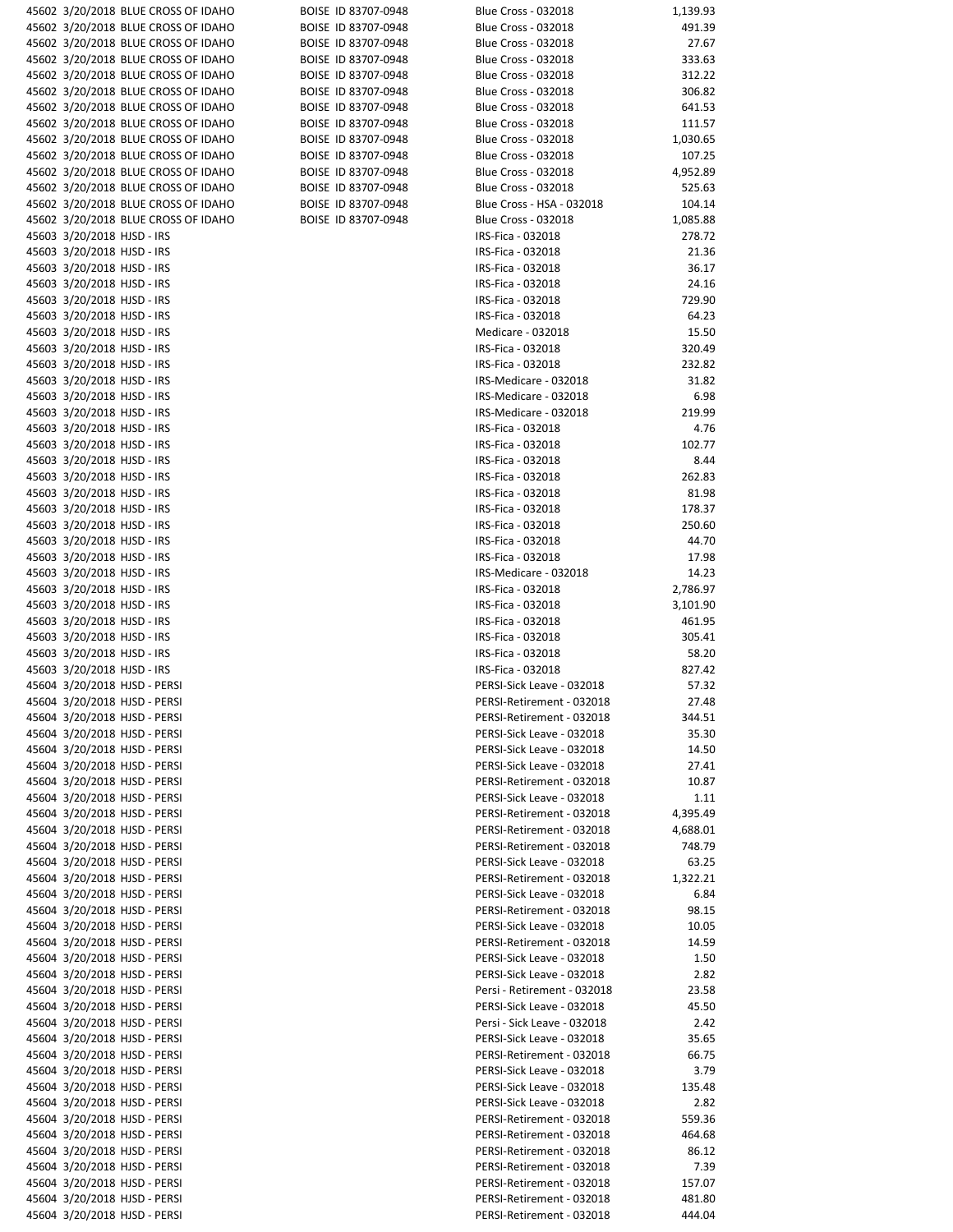|        |      | 45604 3/20/2018 HJSD - PERSI                                                     |                                                  | PERSI-Retirement - 032018                        | 141.50       |                |
|--------|------|----------------------------------------------------------------------------------|--------------------------------------------------|--------------------------------------------------|--------------|----------------|
|        |      | 45604 3/20/2018 HJSD - PERSI                                                     |                                                  | PERSI-Retirement - 032018                        | 267.36       |                |
|        |      | 45604 3/20/2018 HJSD - PERSI                                                     |                                                  | PERSI-Retirement - 032018                        | 375.93       |                |
|        |      | 45604 3/20/2018 HJSD - PERSI                                                     |                                                  | PERSI-Retirement - 032018                        | 617.30       |                |
|        |      | 45604 3/20/2018 HJSD - PERSI                                                     |                                                  | PERSI-Sick Leave - 032018                        | 450.44       |                |
|        |      | 45604 3/20/2018 HJSD - PERSI                                                     |                                                  | PERSI-Sick Leave - 032018                        | 480.40       |                |
|        |      | 45604 3/20/2018 HJSD - PERSI                                                     |                                                  | PERSI-Sick Leave - 032018                        | 76.74        |                |
|        |      | 45604 3/20/2018 HJSD - PERSI                                                     |                                                  | PERSI-Sick Leave - 032018                        | 47.62        |                |
|        |      | 45604 3/20/2018 HJSD - PERSI                                                     |                                                  | PERSI-Sick Leave - 032018                        | 8.83         |                |
|        |      | 45604 3/20/2018 HJSD - PERSI                                                     |                                                  | PERSI-Sick Leave - 032018                        | 0.76         |                |
|        |      | 45604 3/20/2018 HJSD - PERSI                                                     |                                                  | PERSI-Sick Leave - 032018                        | 49.37        |                |
|        |      | 45604 3/20/2018 HJSD - PERSI                                                     |                                                  | PERSI-Sick Leave - 032018                        | 38.52        |                |
|        |      | 45604 3/20/2018 HJSD - PERSI                                                     |                                                  | PERSI-Sick Leave - 032018                        | 3.27         |                |
|        |      | 45604 3/20/2018 HJSD - PERSI                                                     |                                                  | PERSI-Sick Leave - 032018                        | 5.58         |                |
|        |      | 45604 3/20/2018 HJSD - PERSI                                                     |                                                  | PERSI-Retirement - 032018                        | 27.48        |                |
|        |      | 45604 3/20/2018 HJSD - PERSI                                                     |                                                  | PERSI-Sick Leave - 032018                        | 16.10        |                |
|        |      | 45604 3/20/2018 HJSD - PERSI                                                     |                                                  | PERSI-Retirement - 032018                        | 31.93        |                |
|        |      | 45604 3/20/2018 HJSD - PERSI                                                     |                                                  | PERSI-Retirement - 032018                        | 54.50        |                |
|        |      | 45604 3/20/2018 HJSD - PERSI                                                     |                                                  | PERSI-Retirement - 032018                        | 348.00       |                |
|        |      | 45604 3/20/2018 HJSD - PERSI                                                     |                                                  | PERSI-Retirement - 032018                        | 36.99        |                |
|        |      | 45605 3/20/2018 STANDARD INSURANCE CO.                                           | PORTLAND OR 97228-6367                           | Standard-Life - 032018                           | 0.77         |                |
|        |      | 45605 3/20/2018 STANDARD INSURANCE CO.                                           | PORTLAND OR 97228-6367                           | Standard-Life - 032018                           | 8.17         |                |
|        |      | 45605 3/20/2018 STANDARD INSURANCE CO.                                           | PORTLAND OR 97228-6367                           | Standard-Life - 032018                           | 4.31         |                |
|        |      | 45605 3/20/2018 STANDARD INSURANCE CO.                                           | PORTLAND OR 97228-6367                           | Standard-Life - 032018                           | 4.94         |                |
|        |      | 45605 3/20/2018 STANDARD INSURANCE CO.                                           | PORTLAND OR 97228-6367                           | Standard-Life - 032018                           | 2.00         |                |
|        |      | 45605 3/20/2018 STANDARD INSURANCE CO.                                           | PORTLAND OR 97228-6367                           | Standard-Life - 032018                           | 0.20         |                |
|        |      | 45605 3/20/2018 STANDARD INSURANCE CO.                                           | PORTLAND OR 97228-6367                           | Standard-Life - 032018                           | 0.88         |                |
|        |      | 45605 3/20/2018 STANDARD INSURANCE CO.                                           | PORTLAND OR 97228-6367                           | Standard-Life - 032018                           | 0.56         |                |
|        |      | 45605 3/20/2018 STANDARD INSURANCE CO.                                           | PORTLAND OR 97228-6367                           | Standard-Life - 032018                           | 2.20         |                |
|        |      | 45605 3/20/2018 STANDARD INSURANCE CO.                                           | PORTLAND OR 97228-6367                           | Standard-Life - 032018                           | 0.04         |                |
|        |      | 45605 3/20/2018 STANDARD INSURANCE CO.                                           | PORTLAND OR 97228-6367                           | Standard-Life - 032018                           | 1.06         |                |
|        |      | 45605 3/20/2018 STANDARD INSURANCE CO.                                           | PORTLAND OR 97228-6367                           | Standard Life - 032018                           | 0.18         |                |
|        |      | 45605 3/20/2018 STANDARD INSURANCE CO.                                           | PORTLAND OR 97228-6367                           | Standard-Life - 032018                           | 9.29         |                |
|        |      | 45605 3/20/2018 STANDARD INSURANCE CO.                                           | PORTLAND OR 97228-6367                           | Standard-Life - 032018                           | 0.80         |                |
|        |      | 45605 3/20/2018 STANDARD INSURANCE CO.                                           | PORTLAND OR 97228-6367                           | Standard-Life - 032018                           | 39.44        |                |
|        |      | 45605 3/20/2018 STANDARD INSURANCE CO.                                           | PORTLAND OR 97228-6367                           | Standard-Life - 032018                           | 3.33         |                |
|        |      | 45605 3/20/2018 STANDARD INSURANCE CO.                                           | PORTLAND OR 97228-6367                           | Standard-Life - 032018                           | 40.50        |                |
|        |      | 45605 3/20/2018 STANDARD INSURANCE CO.                                           | PORTLAND OR 97228-6367                           | Standard-Life - 032018                           | 4.60         |                |
|        |      | 45605 3/20/2018 STANDARD INSURANCE CO.                                           | PORTLAND OR 97228-6367                           | Standard-Life - 032018                           | 2.39         |                |
|        |      | 45605 3/20/2018 STANDARD INSURANCE CO.                                           | PORTLAND OR 97228-6367<br>PORTLAND OR 97228-6367 | Standard-Life - 032018                           | 14.27        |                |
|        |      | 45605 3/20/2018 STANDARD INSURANCE CO.                                           |                                                  | Standard-Life - 032018                           | 0.40         |                |
|        |      | 45605 3/20/2018 STANDARD INSURANCE CO.<br>45605 3/20/2018 STANDARD INSURANCE CO. | PORTLAND OR 97228-6367<br>PORTLAND OR 97228-6367 | Standard-Life - 032018<br>Standard-Life - 032018 | 0.08<br>3.52 |                |
|        |      | 45605 3/20/2018 STANDARD INSURANCE CO.                                           | PORTLAND OR 97228-6367                           | Standard-Life - 032018                           | 8.07         |                |
|        |      | 45606 3/29/2018 WALMART COMMUNITY                                                | ATLANTA GA 30353-0934                            | HS-Cheerleaders                                  |              |                |
|        |      |                                                                                  |                                                  |                                                  |              |                |
|        |      |                                                                                  |                                                  |                                                  | 98.32        |                |
|        |      | 45606 3/29/2018 WALMART COMMUNITY                                                | ATLANTA GA 30353-0934                            | HS-BBB flowers                                   | 38.96        |                |
|        |      |                                                                                  |                                                  |                                                  |              |                |
| Check# | Date | Name                                                                             | GrossPay                                         | City                                             | State        | Zip            |
|        |      | drct-dpst 3/20/2018 ARRIAGA LYNN                                                 |                                                  | 3,506.49 HAGERMAN                                | ID           | 83332          |
|        |      | drct-dpst 3/20/2018 BELKNAP CHRISTINA L                                          |                                                  | 711.58 HAGERMAN                                  | ID           | 83332          |
|        |      | drct-dpst 3/20/2018 BOLDUC CHRISTINA J                                           |                                                  | 2,119.05 HAGERMAN                                | ID           | 83332          |
|        |      | drct-dpst 3/20/2018 CABRAL JONI M                                                |                                                  | 416.00 HAGERMAN                                  | ID           | 83332          |
|        |      | drct-dpst 3/20/2018 CHAPMAN TERESA L                                             |                                                  | 3,058.33 HAGERMAN                                | ID           | 83332          |
|        |      | drct-dpst 3/20/2018 CHIZUM CARRIE A                                              |                                                  | 4,016.66 HAGERMAN                                | ID           | 83332          |
|        |      | drct-dpst 3/20/2018 COATES LUANNE                                                |                                                  | 1,462.50 HAGERMAN                                | ID           | 83332          |
|        |      | drct-dpst 3/20/2018 CORBRIDGE ARLYNDA R                                          |                                                  | 736.12 HAGERMAN                                  | ID           | 83332          |
|        |      | drct-dpst 3/20/2018 CORNETT ERIKA M                                              |                                                  | 162.50 HAGERMAN                                  | ID           | 83332          |
|        |      | drct-dpst 3/20/2018 COTTAM MATTHEW S                                             |                                                  | 6,299.08 HAGERMAN                                | ID           | 83332          |
|        |      | drct-dpst 3/20/2018 CRYSTAL HAILEY J                                             |                                                  | 65.00 HAGERMAN                                   | ID           | 83332          |
|        |      | drct-dpst 3/20/2018 DAARUD SHERMA K                                              |                                                  | 4,581.83 HAGERMAN                                | ID<br>ID     | 83332          |
|        |      | drct-dpst 3/20/2018 DAVIS ELAINE<br>drct-dpst 3/20/2018 DOUVILLE ERIN E          |                                                  | 1,521.54 HAGERMAN<br>2,883.33 HAGERMAN           | ID           | 83332<br>83332 |
|        |      | drct-dpst 3/20/2018 DOUVILLE JOSHUA D                                            |                                                  | 1,000.00 HAGERMAN                                | ID           | 83332          |
|        |      | drct-dpst 3/20/2018 EASTERDAY TROY W                                             |                                                  | 5,338.91 HAGERMAN                                | ID           | 83332          |
|        |      | drct-dpst 3/20/2018 FUNKHOUSER LONNIE                                            |                                                  | 3,715.91 HAGERMAN                                | ID           | 83332          |
|        |      | drct-dpst 3/20/2018 GIBSON JENNIE L                                              |                                                  | 4,241.83 HAGERMAN                                | ID           | 83332          |
|        |      | drct-dpst 3/20/2018 GOODRO CAREY L                                               |                                                  | 558.00 HAGERMAN                                  | ID           | 83332          |
|        |      | drct-dpst 3/20/2018 GREEN CHIARA A                                               |                                                  | 678.00 HAGERMAN                                  | ID           | 83332          |
|        |      | drct-dpst 3/20/2018 HENDERSON PAUL H                                             |                                                  | 1,050.00 HAGERMAN                                | ID           | 83332          |
|        |      | drct-dpst 3/20/2018 HOFFMANN KAREN B                                             |                                                  | 1,315.54 HAGERMAN                                | ID           | 83332          |
|        |      | drct-dpst 3/20/2018 HOFFMANN RAYMOND L                                           |                                                  | 4,660.07 HAGERMAN                                | ID           | 83332          |
|        |      | drct-dpst 3/20/2018 HOOP JENNY M                                                 |                                                  | 840.46 HAGERMAN                                  | ID           | 83332          |
|        |      | drct-dpst 3/20/2018 HOSKOVEC SHEENA L                                            |                                                  | 943.00 HAGERMAN                                  | ID           | 83332          |
|        |      | drct-dpst 3/20/2018 JACKSON CRAIG L                                              |                                                  | 1,994.03 HAGERMAN                                | ID           | 83332          |
|        |      | drct-dpst 3/20/2018 JAYO NICOLAS D<br>drct-dpst 3/20/2018 JONES TARISSA A        |                                                  | 4,583.33 HAGERMAN<br>130.00 HAGERMAN             | ID<br>ID     | 83332<br>83332 |